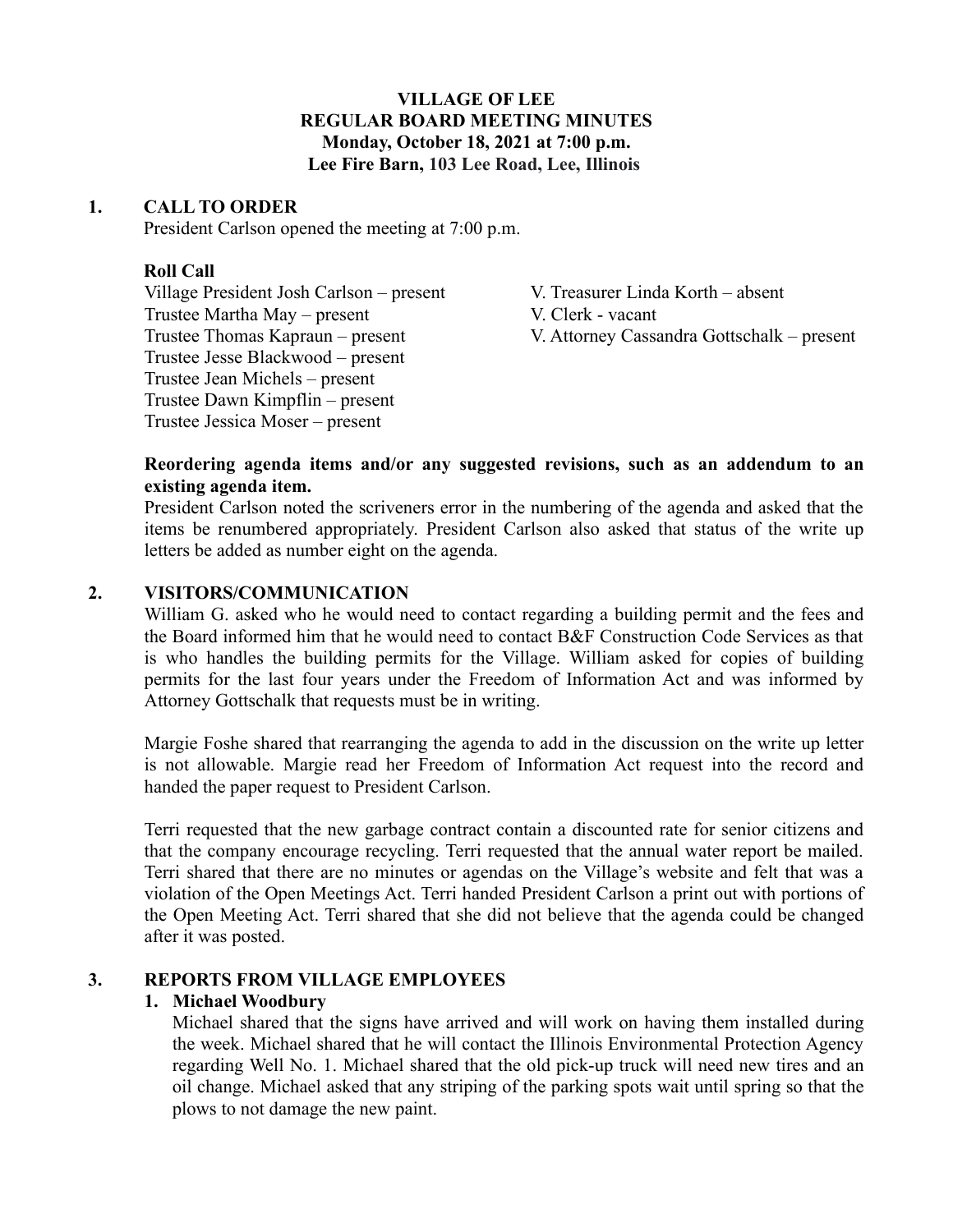## **OLD BUSINESS**

## **4. HIRING OF NEW VILLAGE CLERK**

President Carlson discussed the need for a Village Clerk and recommended Sandie Maahs be appointed to that role. The Board discussed that while Sandie Maahs' salary rate is higher than they would like to pay, her qualifications and willingness to train will benefit the Village. Trustee Kapraun reminded the Board that Sandie had discussed that should would only be temporary or until the election process starts next fall. Trustee Blackwood made a Motion to Consent to the Appointment of Sandie Maahs as Village Clerk. Trustee Moser seconded the Motion. Motion passed on the following roll call vote:

Blackwood, Moser, Kapraun, Michels, May, and Kimpflin: yes

President Carlson swore in Sandie Maahs as Village Clerk.

### **5. STATUS OF VALUATION OF ADRIA PACKING PROPERTY**

Attorney Gottschalk shared that she has been unable to reach Appraiser Jeff Jacobson for an update on the valuation and will work on accomplishing that.

### **6. REPAINT PARKING STRIPES DOWNTOWN**

President Carlson shared that he has not contacted a company regarding the painting and will wait until the spring before the work can be done.

### **7. GARBAGE CONTRACT**

Trustee May shared that she has been in contact with Northern Illinois Disposal and read an email with proposed terms for a contract. The Board discussed the cost of the contract. Attorney Gottschalk discussed that she will look into the length of contracts allowed by the Board to approve as the Board cannot tie the hands of future boards. The garbage contract will be on the agenda at the November meeting.

# *8. STATUS OF WRITE UP LETTERS*

Attorney Gottschalk reminded the Board that while they cannot take action on this item as it was not on the agenda that was posted, the Board can discuss the topic. President Carlson stated that he noticed residents working on improving their home and felt that the letters from B&F Construction Code Services are working. After discussion, the Board members will review the status of the properties who received letters from B&F and will discuss which letters should be followed up on the following meeting. President Carlson asked that the letters be emailed to the board members with the next agenda and added to the agenda for discussion.

### **9. REVIEW AND CORRECTION/APPROVAL OF PREVIOUS MEETING MINUTES**

The Board discussed the correction of the date of the meeting to September 13, 2021 and Sandie's name on the second page. Trustee Moser made a Motion to Approve the Minutes, as Amended. Trustee Kimpflin seconded the Motion. Motion passed on the following roll call vote: Blackwood, Moser, Kapraun, Michels, May, and Kimpflin: yes

# **10. TREASURER'S REPORT**

Trustee Michels made a Motion to Approve the Treasurer's Report. Trustee Blackwood seconded the Motion. Motion passed on the following roll call vote:

Blackwood, Moser, Kapraun, Michels, May, and Kimpflin: yes